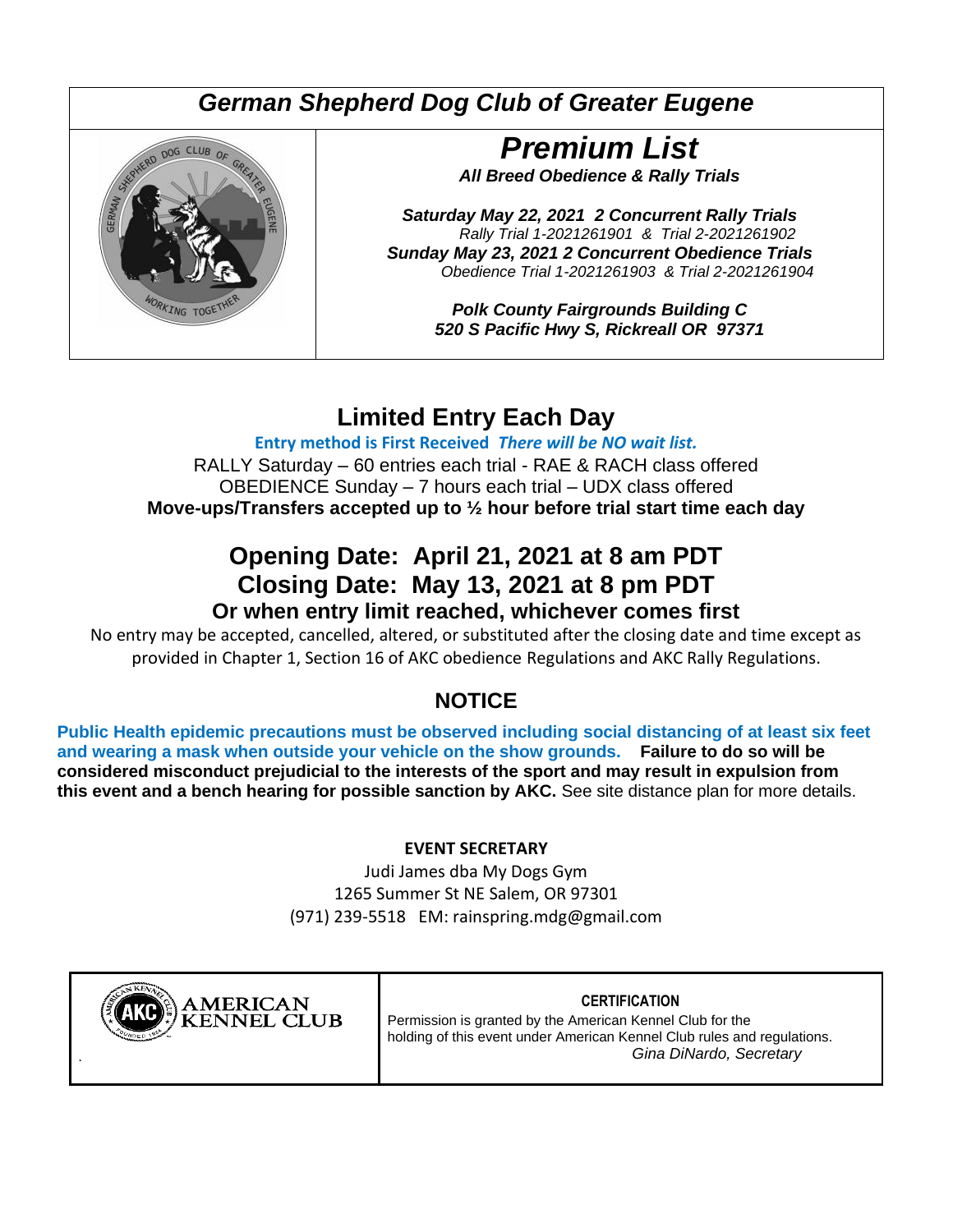# **2021 Officers of the German Shepherd Club of Greater Eugene**

**President** Christine Carter **Vice President** Kathy Martin **Secretary** Kathy Martin

**Treasurer** Whiendy Parry

PH: 541-753-7063 EM foxtrotgsd@gmail.com

**Board of Directors** Lindsey Hudspeth, Gay Parrish, Glen Parry

#### **TRIAL COMMITTEE**

*Members present at this event* **Trial Chair: Christine Carter** 5510 Robindale Dr N, Keizer OR 97303 PH: 503-393-9374, EM: kristgsd@gmail.com

#### **Trophies and Prizes**

*This is an Option 2 obedience & rally trial Separate class placings and prizes for German Shepherd and all breed entries*

**Qualifying score required for all prizes**

**All prizes must be claimed the day of the show**. None will be mailed or otherwise distributed

### *Ribbon Prizes*

**All Titling Classes**

**Blue Rosette** Second Prize Red Rosette Third Prize Yellow Rosette **Fourth Prize White** Rosette Qualifying Score Dark Green

**Dogs earning a new title at one of these events will be awarded a 2-tone green "New Title"**

**All Breed Prizes** in addition to the above

Highest Scoring Dog in Preferred Classes Blue & Green Rosette Highest Scoring Dog in Regular Classes Blue & Gold Rosette Highest Combined Score in Regular Class Open B & Utility Blue & Green Rosette Highest Combined Score in Rally Advanced B & Excellent B Blue & Green Rosette High Combined Triple Qualifying Score in Advanced B, Excellent B & Masters Blue & Red Rosette

**German Shepherd Dog Prizes** in addition to the ribbon prizes for class placings

**Bronze medallion offered by German Shepherd Dog Club of America** 

*To GSD earning Highest Combined Score in Open B & Utility B If no highest combined German Shepherd Dog it will be given to highest scoring GSD in Regular Classes, If no GSD in obedience, will be given to GSD with highest combined scores in Rally. In the event of a tie, GSD with the better score in a high class will be awarded the medallion.*

Highest Scoring Dog in Preferred Classes Blue & Green Rosette Highest Scoring German Shepherd Dog in Regular Classes Blue & Green Rosette Highest Scoring in German Shepherd Dog Classes Blue & Gold Rosette Highest Combined GSD in Regular Class Open B & Utility Blue & Green Rosette Highest Combined GSD in Rally Advanced B & Excellent B Blue & Green Rosette High Combined GSD Triple Qualifying Score in Advanced B, Excellent B & Masters Blue & Red Rosette

German Shepherd Dog earning a new Title that has an AKC Championship of record - \$25.00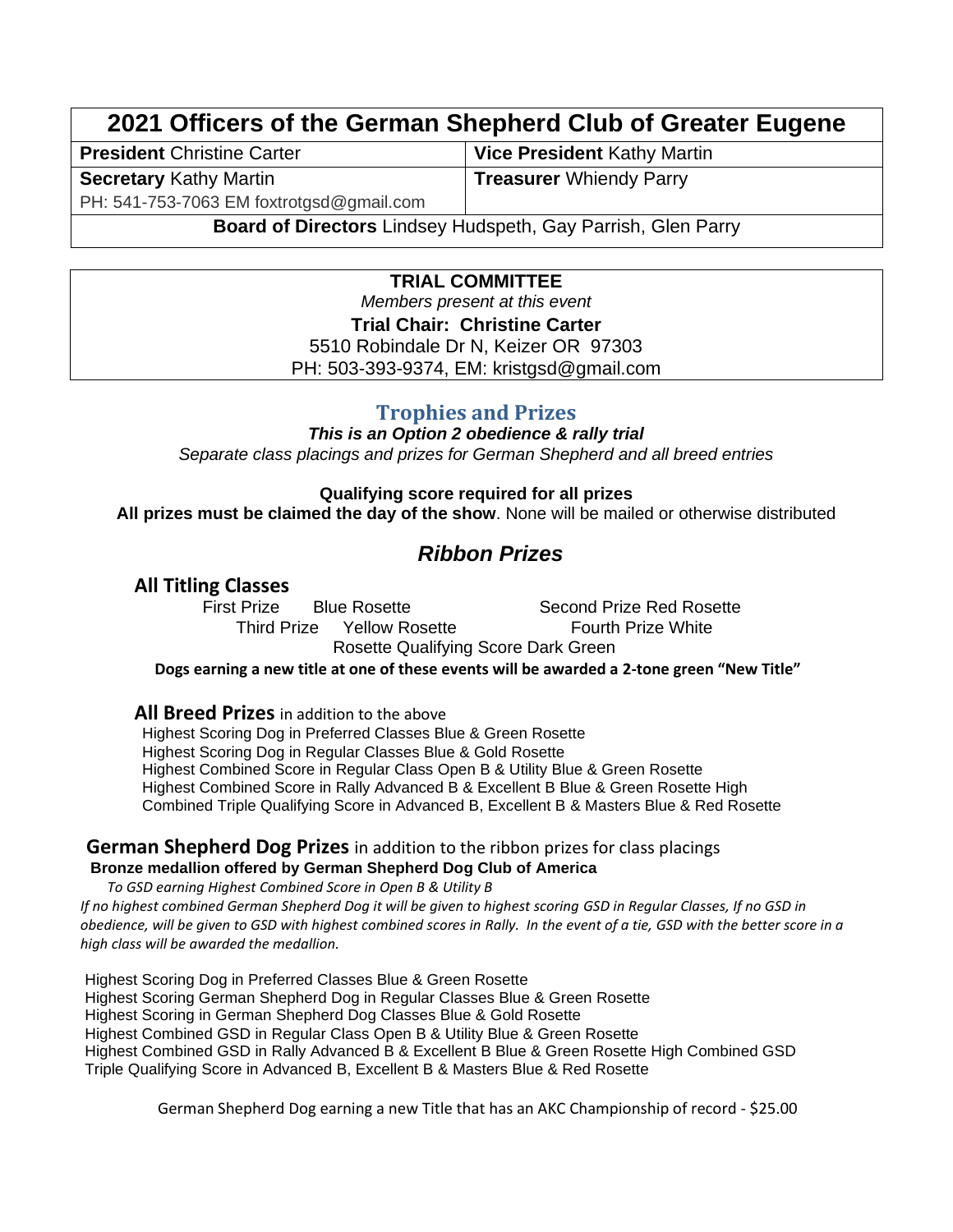| <b>Judges</b><br><b>Debbie Addicoat #93559 Carnation Washington</b><br>Curt A. Curtis, #5317, Pahrump, Nevada                                                       |                                         |                          |  |
|---------------------------------------------------------------------------------------------------------------------------------------------------------------------|-----------------------------------------|--------------------------|--|
| <b>Saturday Rally Classes Offered</b>                                                                                                                               | <b>Sunday Obedience Classes Offered</b> |                          |  |
| Novice A & B                                                                                                                                                        | Novice A & B                            | Beginner Novice A & B    |  |
| Intermediate                                                                                                                                                        | Open A & B                              | <b>Preferred Novice</b>  |  |
| Advanced A & B                                                                                                                                                      | Utility A & B                           | Preferred Open           |  |
| Excellent S & B                                                                                                                                                     | <b>Graduate Novice</b>                  | <b>Preferred Utility</b> |  |
| Master                                                                                                                                                              | Graduate Open                           |                          |  |
| <b>Tall to Small all trials</b>                                                                                                                                     | Versatility                             |                          |  |
| See Obedience & Rally Regulations for the descriptions of classes and eligibility requirements.<br>Requlations are available on the AKC website: http://www.akc.org |                                         |                          |  |

*NOTE Judge, stewards and officials and exhibitors must wear masks during this event*

### **ENTRY FEES for ALL CLASSES**

First entry of first event each day \$30 Each additional entry of the same dog (same event, same day) \$25 **RAE or UDX class \$55 per event; RACH class \$80 per event**

**Separate fees for Each Dog, Each Event** *If it has a different event number, it is a separate event*

*Example: Enter Rally 1, Novice A \$30, Enter Rally 1, Intermediate, \$25 for event total \$55, PLUS Enter Rally 2, Novice A \$30, Enter Rally 2, Intermediate, \$25 for event total \$55,* 

*Total due for Rally \$110.*

**AKC FEES** AKC Assesses recording and event service fees that are included in the entry fee and paid to AKC. Each Obedience entry includes an AKC Recording Fee of \$.50 and an AKC Event Service Fee of \$3 for each class in which a dog is entered. See AKC Rules Applying to Dog Shows, Chapter 11, Section 2. Each Rally entry includes an AKC Event Service Fee of \$3.50 for first class, \$3 each additional class. See AKC Rally Regulations, Chapter 1, Section 4.

**Electronic entries** will be accepted prior to the closing date with payment by credit card. Follow this link to jotform: https://form.jotform.com/Rainspring/may-2021-gsdge-ob-ra-entry-You may also access this form at [www.mydoggym.com/events](http://www.mydoggym.com/events) Your credit card will show a charge by *My Dogs Gym* for entries submitted this way.

**Pre-Order Catalog** by checking box on entry form. Add \$5 to total for catalog. Catalogs NOT available for purchase at this event.

**Make all Checks or Money Orders payable in US Funds to My Dogs Gym.** The Event Secretary assumes no responsibility for cash sent through the mail. Photocopied entries without the AKC agreement on the back or attached are NOT acceptable. **Returned checks or declined credit card transactions** do not constitute a valid entry fee.

**Changes, Additions or Corrections to entry forms** must be received in writing or by email prior to the close of entries. Telephone changes, additions, corrections received by telephone are not acceptable.